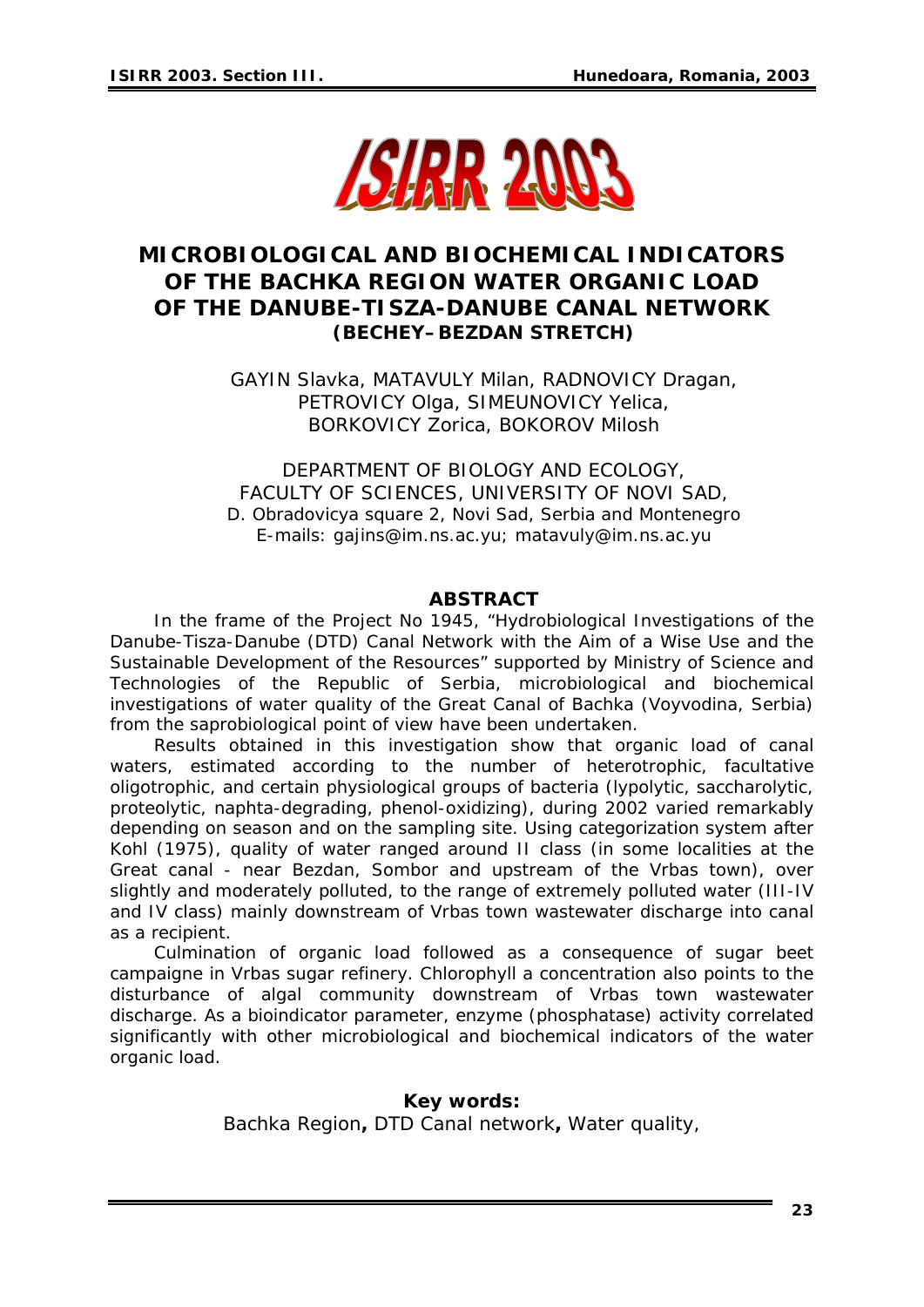## **1. INTRODUCTION**

 The Great Canal of Bachka, the main, magistral canal of Basic canal network of the Danube-Tisza-Danube hydrosystem of Voyvodina, with its construction finished around 200 years ago, became the biggest manmade flowing water in the South-Eastern Europe. One of the main properties of this Canal is the wery slow watercourse. The water supply of the upper stretch of the Canal (Vrbas-Bezdan stretch) has been provided by Bezdan water-pump, drawing water from the River Danube, and in favorable hydrological conditions, from the Baya Canal, entering the Great Canal near Shebesh Fok village. This part of Canal joins the Bechey-Bogoyevo Canal in the Vrbas town.

The upper stretch of the Great Canal of Bachka belongs to the most protected waters of Voyvodina, considering concentrated, pointed sources of water pollution, but, having in mind the huge basin collecting surface waters from the whole northern Bachka, and even from the southern part of Hungary, this water-flow has been subjected to the influence of number of spotted, dispersed pollution sources. The Bechey-Vrbas stretch has been suffering from the intensive anthropogenic influence (2; 3, 4, 10, 11, 13).

Primarily planned purpose of this canal (irrigation, watering, sport and recreation) in some sections has been endangered, and this canal has been gradually transformed into recipient water of municipal, and very often industrial wastewaters (4, 9, 10, 11, 13). After almost two decades of decreased industrial production, transportation and use of pesticides and fertilizers in the riparian agriculture zone, the significant increase of canal water quality have been recorded (4, 9, 11, 13). However, results of water quality study in the course of 2002 revealed the lack of measures with the aim of protection and improvement of the Canal water quality, becoming necessary with the revival and intensification of the industrial and agricultural production in the riparian area.

In this report the review of results of investigations of water quality of the main, Great Canal of Bachka, obtained in the course of 2002, in the frame of project No 1945, supported by Ministry for science, technologies and development of the Republic of Serbia, has been summarized. In order to get acquainted with the main causes and consequences of water pollution of huge canal net system in northern Serbian Autonomous Province of Voyvodina, long-term multidisciplinary biological investigations of Bachka part of canal net of Danube-Tisza-Danube (DTD) canal system have been undertaken. Obtained results were analysed seasonally (spring, summer, autumn, winter) comparing them with results of our earlier investigations. (4, 9, 10, 11, 13),

The main net of the irrigation and transportation DTD canal net, together with canal net of the Banat region, of the length of about 1000 km, consists of interconnected artificial canals and watercourses which, being regulated, have lost some of their original natural properties, and are subjected to the permanent anthropogenic influence. This canal net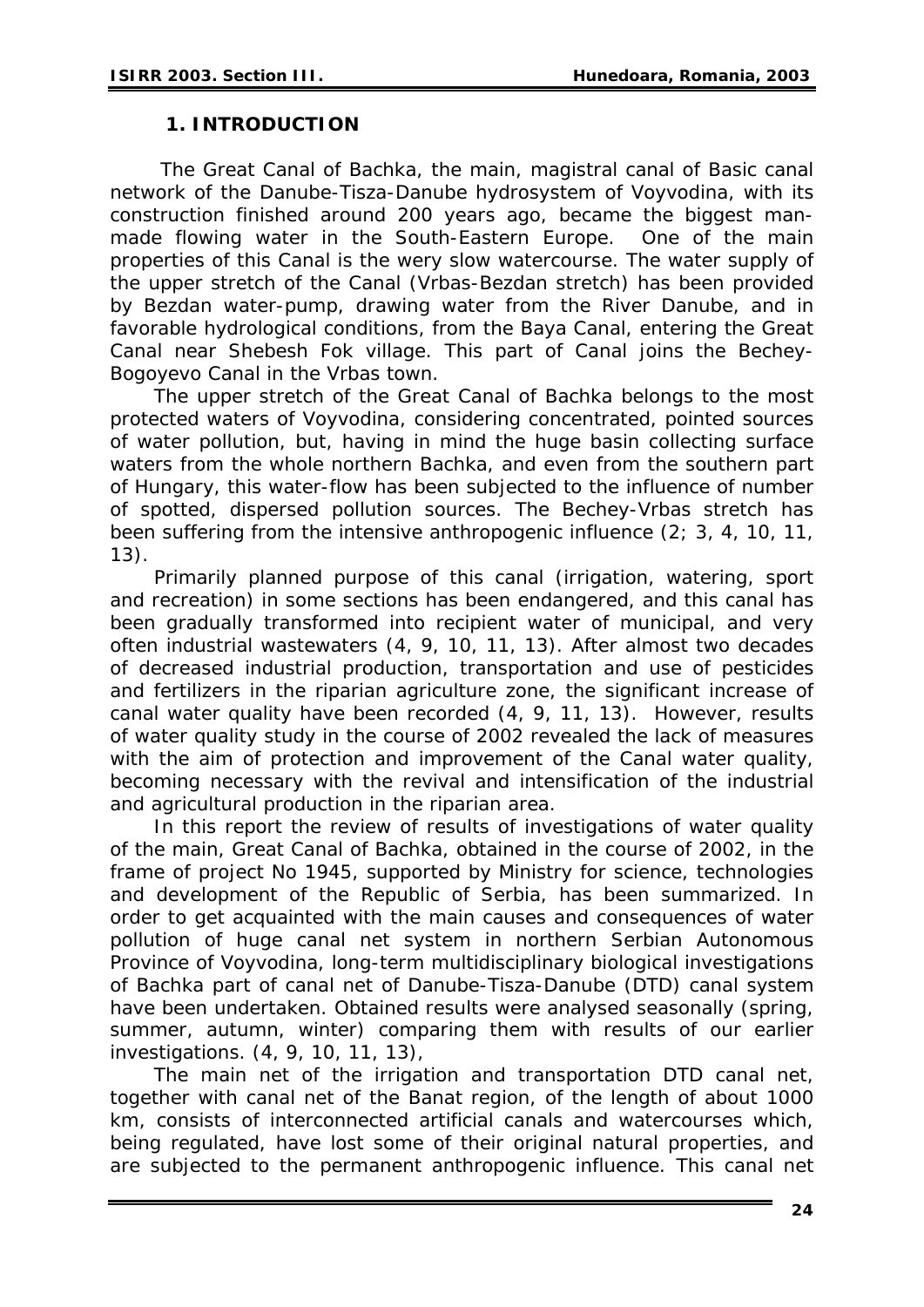has been of the great significance for the region, first of all for an agricultural artificial irrigation, for transportation too, and also for fish culture and water supply under the condition of satisfactory quality of water.

Since at the canal bank numerous settlements and industrial centers are situated, and also the agricultural production is being more and more intensive, the DTD canal water quality depends primarily on the degree of wastewater purification, not only in our country, but also in the states upstream of the River Danube, the River Tisza and other smaller flowing waters entering territory of Voyvodina from the neighbouring Hungary, Romania, and Croatia.

Bearing in mind that a very small percentage of regional wastewater has been treated before discharging into canal water as a recipient, and since the canal water turbulence and flow rate are almost irrelevant as a selfpurification factors, rather high water saprobity degree has been found, especially at the certain sections (4, 10, 13). Awareness of the importance of solving the problems of canal water pollution forced the regional water authorities to undertake numerous measures in order to improve a condition of surface waters in general, and especially in the regions where the water selfpurification has a reduced natural capacity.

Since several years ago a condition of canal waters of some section was found to be very bad (4, 9, 10, 11), the aim of our investigations was to determine a recent quality of water and sediment of the same object in order to compare the condition before and after all measures undertaken for the protection and improvement of natural surface flowing waters of DTD system, as well as other biological parameters, relevant for estimation of possible sustainable use of this natural resource.

## **2. MATERIAL AND METHODS**

### *Sampling*

Microbiological investigations included determination of qualitative and quantitative composition of bacterioplankton, from their bioindicative aspect. The samples for microbiological analyses were taken from the middle of the canal watercourse from the 1m depths.

*Enumeration of bioindicating microorganisms* 

Viable psychrophylic heterotrophic bacteria count was determined on Torlak (Belgrade) nutrient agar. The facultative oligotrophic bacteria count as well as the number of physiological groups of bacteria (proteolytic, lipolytic, saccharolytic, amilolytic, phenol-degrading and naphthaoxidizing) was determined as described in Petrovicy *et al.*'s manual (12).

Chlorophyll "*a"* concentration was determined according to standard method (1).

*Enzymatic analyses* 

Water phosphatase activity was determined in original, untreated water sample on p-Nitrophenylphosphate as a substrate as described earlier (6, 8).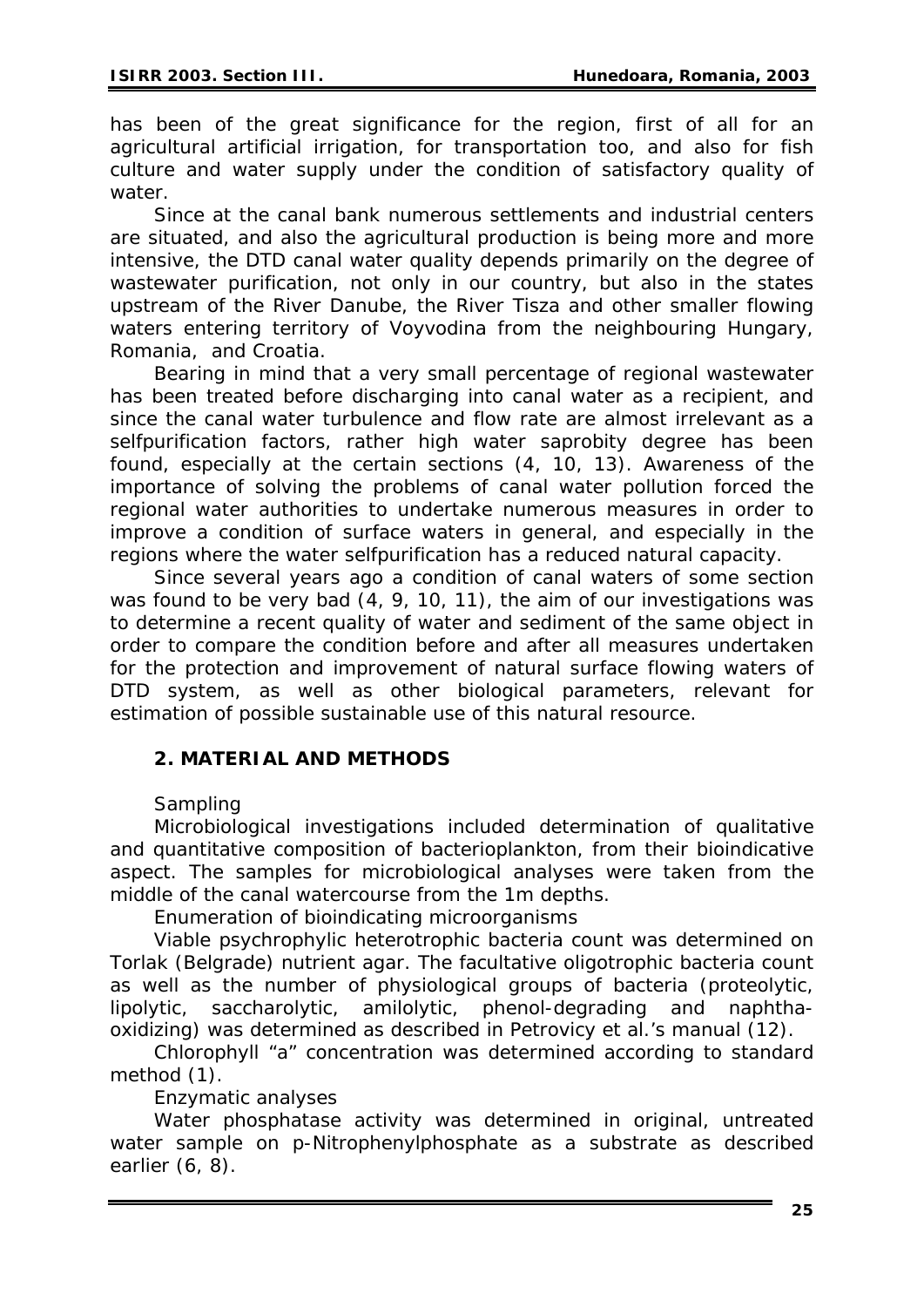### *Assesment of water quality*

The water quality estimation was carried out according to KOHL's classification (5) based on the number of heterotrophic bacteria, and also according to the water phosphatase activity index, PAI, reflecting water phosphatase activity level (7).

### **3. RESULTS AND DISCUSSION**

Analyzing results of seasonal study of the Great Canal water in the course of 2002, the significant differences between quality of water of the Vrbas – Bezdan stretch and Bechey – Vrbas section have been recorded.

On the basis of sapromicrobiological, hydrobiological, and biochemical investigations, the categorization considering water quality of the most problematic stretch of DTD canal net, belonging to the Bachka Region, into classes of water quality has been done. The canal water at the most of sampling sites belonged to desired, II. Class according to KOHL's (5) categorization (Fig. 1,).

According to the sapromicrobiological investigations, canal waters belonged mainly to the moderately polluted, considering their biodegradable organics load. Some points with higher number of bioindicators of organic pollution directed to the location of acute or chronic load with organic pollutants. Nevertheless, the selfpurification capacity of investigated waters was conserved at the high level.



**Fig. 1.** Number of heterotrophic bacteria and water quality after Kohl (1975)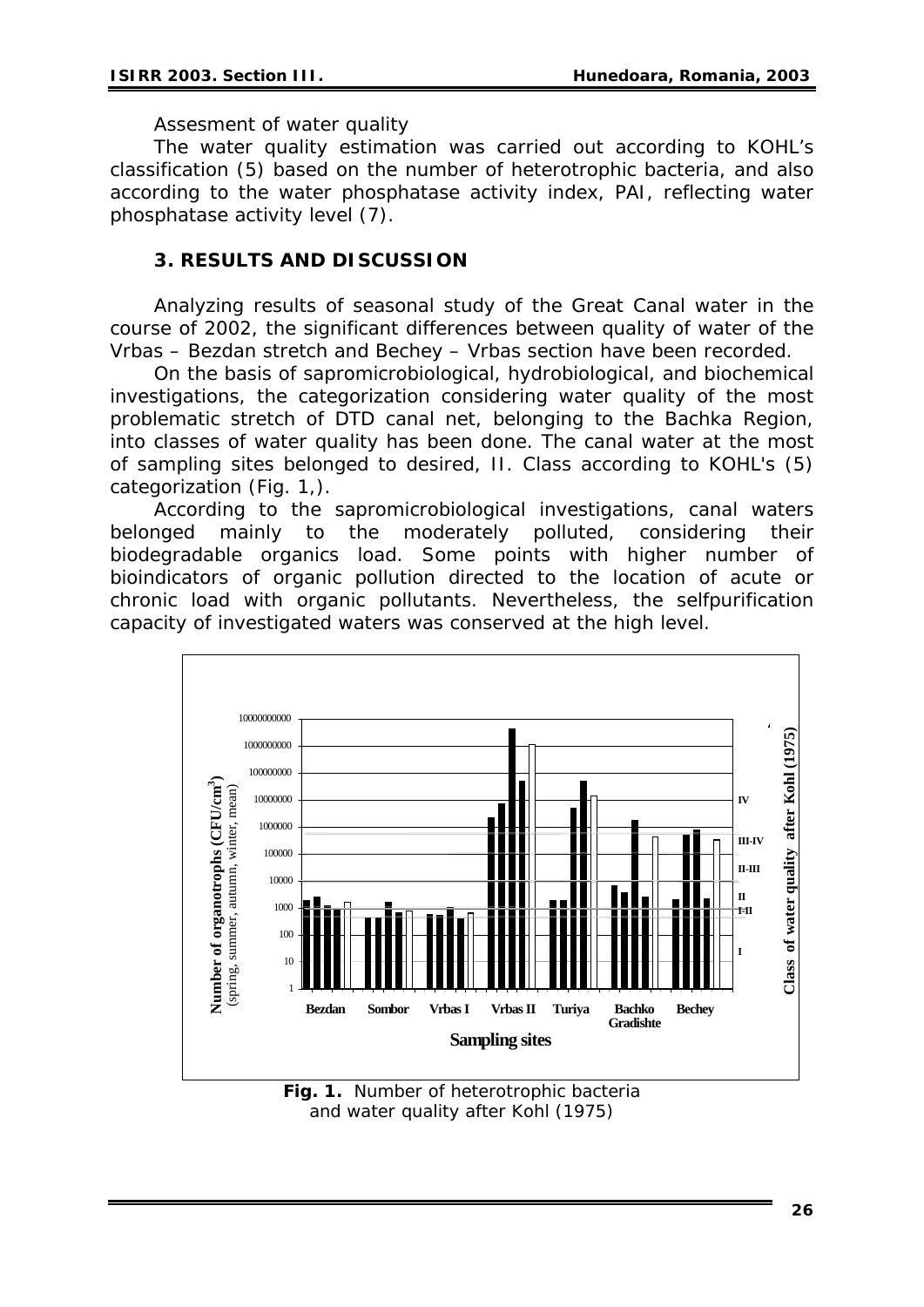In the upstream stretch of the Bachka Great Canal, (Bezdan, Sombor and Vrbas I, upstream of the industrial wastewater discharge, sampling sites) in the course of the whole year water quality has been found to bee in the frame of classes of satisfactorily clean to slightly polluted (I-II or II class after Kohl, (5) (Fig 1.). Facultative oligotrophic bacteria in all of cases were much more numerous than heterotrophs, and the ratio between mostly autochthonous facultative oligotrophs and mostly allochthonous heterotrophs (FO/H), testifyes about good, sometimes very good autopurification capacity of water (12).

Water phosphatase activity index (PAI) correlated significanly with the bacterial water quality indicators, and testify to the comparatively good quality of water of this strech of Great Canal of Bachka. According to the water quality classification, based on the level of the water phosphatase activity, reflecting water heterotrophic biotransformation rate, proposed by Matavuly (7), Canal water of the Vrbas–Bezdan strech belonged to the class of water moderately polluted by organics (Fig. 2), what was in agreement with our earlier findings (3; 9, 10, 11). Water enzyme activity, implemented here as the new biochemical parameter of water quality assessment, turned to be precise, fast and reliable indicator in water condition assessment, what was in agreement with our previously reported findings (8, 10, 11).



**Fig. 2** Water enzyme phosphatase activity and water quality after Matavuly, 1986)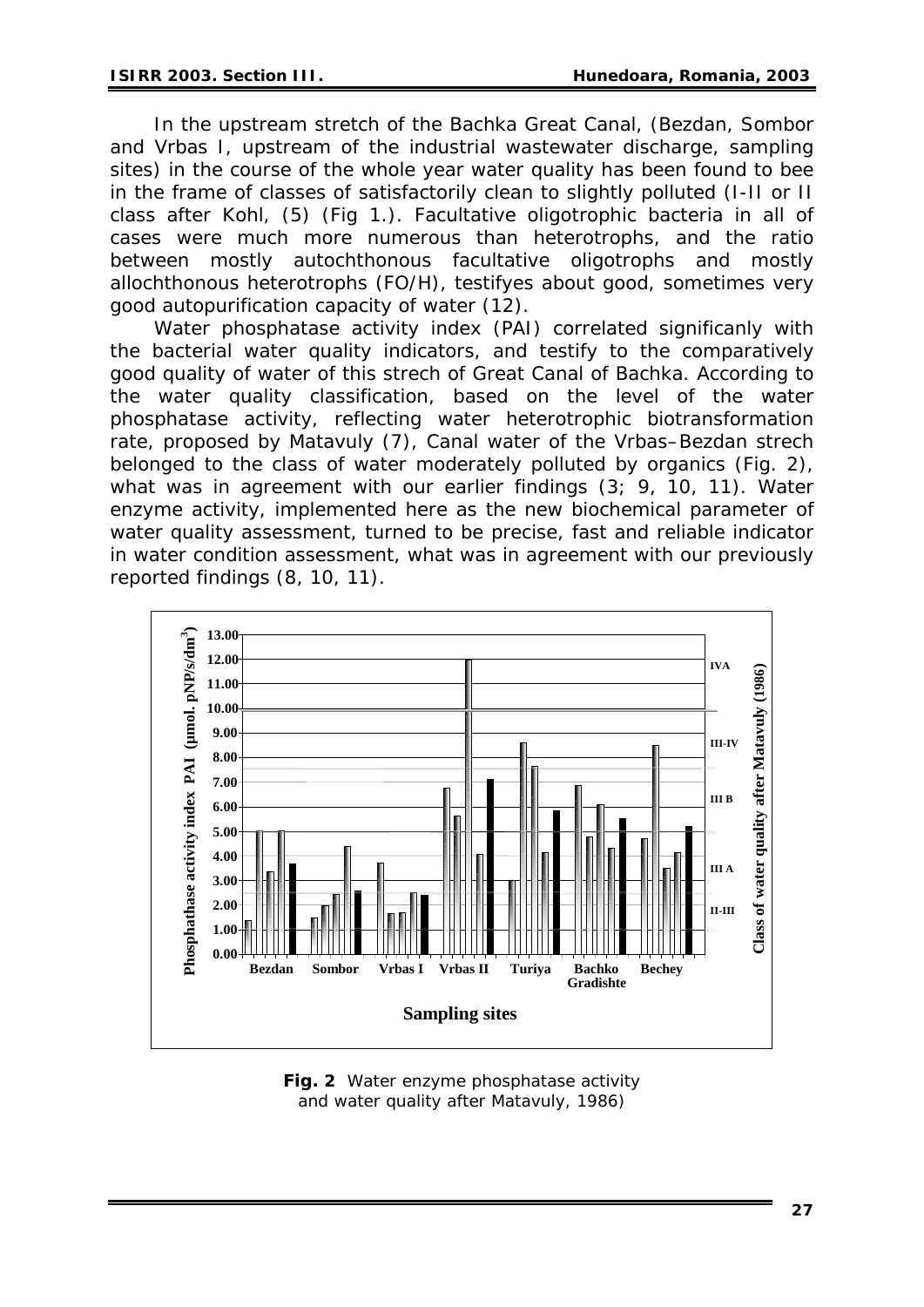Lower stretch of the Great Canal, downstream of the Vrbas town wastewater discharge into Canal water (Bechey–Vrbas section), has been subjected to the long-term anthropogenous pollution. Consequently, the considerable fluctuations of the water quality in the course of 2002 have been recorded. Estimated on the basis of the heterotrophic bacteria count, water quality downstream of Vrbas turned to belong to IV class after Kohl (5) in the course of the whole year, pointing to the harmful effect of industrial water discharge into Canal water (Fig. 2, Tab. 1). The same findings we have published earlier (2, 4; 9, 10, 11, 13).

Sampling sites, downstream of Vrbas town (Turiya, Bachko Gradishte, and Bechey) were characterized with wery changeable water quality, belonging mostly in the dirty water class, and only in the spring season, but not always, reached the desidered, moderately polluted class of quality. The wors quality of Canal water was recorded in the autumn season, caused the most probably by the sugar beet campaigne. The oxidation of high concentration of waste organic matter in water, causing the water anoxy, resulted in high rate of fish mortality in September 2002).

The FO/H ratio in the water of this strech varied considerably, indicating poor or satisfactory water selfpurification capacity. The water phosphatase activity downstream of Vrbas town varried too, calssifying Canal water into category of very pollyted to dirty water (7).

The results obtained in this investigations point that the measures of water protection were insufficient or completely lacking, especially considering the Vrbas town industrial zone (4, 9, 11). Being not pretreated, biologically treated or even subjected to the secondary and tertiarry treatment, industrial wastewaters are going to aggravate the alarming situation concerning the water quality of the Bechey–Vrbas strech of the Bachka Great Canal, especially downstream of the Vrbas town industrial zone.

Having in mind that water of Bechey–Vrbas strech of the Bachka Great Canal belonges to the exceptionally polluted waters (IV. class), what is caused by intensive industrial production in the Canal riparian zone, as well as by heavy transportation along the Canal, force the conclusion about the necessity of conservation of recent water quality upstream of Vrbas tovn, nevertheless the water quality increase came as a result of implemented measures of protection of our water authorities, or by decreased industrial production and transportation caused by economical depression.

This conservation of recent quality status of canal waters, nevertheless the very high water selfpurification power was found, we see as a prerequisite and a condition for the wise use and sustainable development of the canal bank region as a whole. Anticipated increased industrial production and transportation will certainly lead to the canal water quality decrease and we suggest permanent monitoring and strict sanctions against the ecological crime.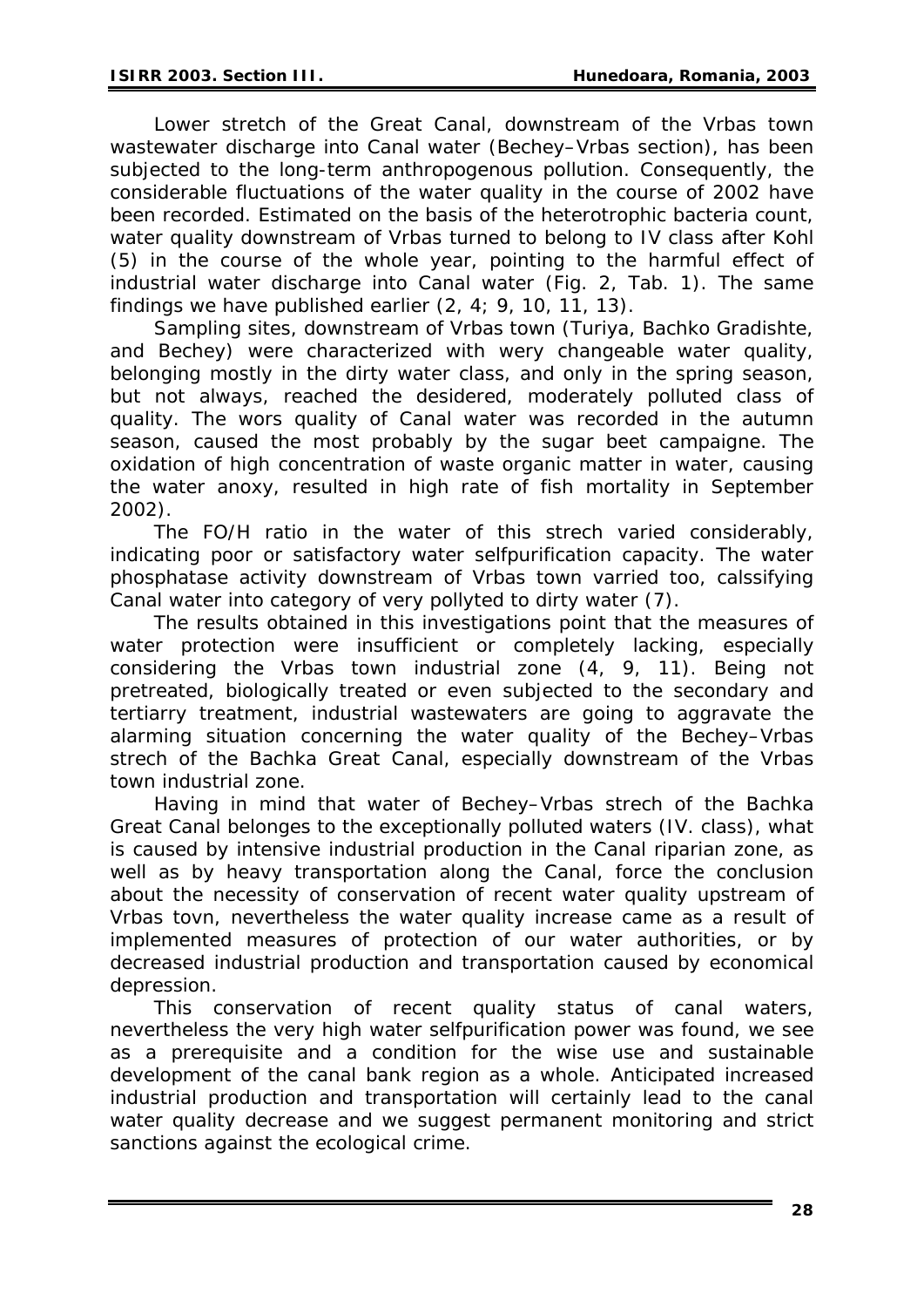## **4. CONCLUSIONS**

Investigations of the Bachka Great Canal water quality revealed the difference of the water quality upstream of Vrbas town (Vrbas – Bezdan strech) having the desired water quality at the most of sampling sites, and the water quality downstream of the Vrbas town wastewater discharge, where waters belonging to exceptionally polluted and even to the category of dirty water were recorded.

Such a situation emphasizes the necessity of conservation of actual water quality, at least at the sectors where water quality still reach desired standards. This conservation of recent quality status of canal waters, nevertheless the satisfactory water selfpurification potential was recorded, should be defined as a prerequisite and a condition for the wise use and sustainable development of the canal riparian area as a whole. Anticipated increased industrial production and transportation will certainly lead to the canal water quality decrease and obtained results direct to the necesity of permanent monitoring and strict sanctions against the ecological crime.

## **5. REFERENCES**

- 1. APHA-AWWA-WEF (1995): Standard methods for the examination of water end wastewater. 19<sup>th</sup> edition. Washington.
- 2. Dalmaciya, B., Tamash, Z., Karlovicy, E., Ivanchev-Tumbas, I., Davidovicy, R., Kilibarda, P., Bugarski, R., Berkovicy, M. (1996): The importance of the data bank concerning water pollution for the planning of recipient water protection. Proc. Yug. Conf on "Water Protection '96", (in Serbian), pp. 406-411.
- 3. Gayin, S., Matavuly, M., Petrovicy, O., Radnovicy, D. (1998): Water Quality of the Vrbas-Zrenyanin Section of the Mayor Canal of the Danube-Theiss-Danube Canal System According to Microbiological Parameters. Proc. 3<sup>rd</sup> Int. Symp. Interdisciplinary Regional Research (Hungary, Romania, Yugoslavia). pp. 233.
- 4. Gayin, S., Matavuly, M., Petrovicy, O., Kilibarda, P., Radnovicy, D., Simeunovicy, Y. (2002): Water and Sediment Quality of the Most Polluted Vrbas-Srbobran Section of the DTD Canal Net. According to Sapromicrobiological Parameters. Internat. IAD Limnological Reports, 34: 547-555.
- 5. Kohl, W. (1975): Über die Bedeutung Bakteriologischer Untersuchungen für die Beurteilung von Fleissgewässern, Dargestellt am Beispiel der Österreich Donau. Arch. Hydrobiol., 44: 392-461.
- 6. Matavuly, M., Gayin, S., Gantar, M., Petrovicy, O., Erbezhnik, M., Bokorov, M., Stoyilkovicy, S. (1984): Phosphatase activity as an additional parameter of water condition estimate in some lakes of Voyvodina province. Mikrobiologija (Beograd): 21: 53-61.
- 7. Matavuly, M. (1986): The unspecific phosphomonoester-hydrolases of microorganisms and their role in phosphorus cycle in aquatic environments. Ph.D. Thesis, Faculty of Natural Sciences, University of Zagreb (in Serbian, English summary).